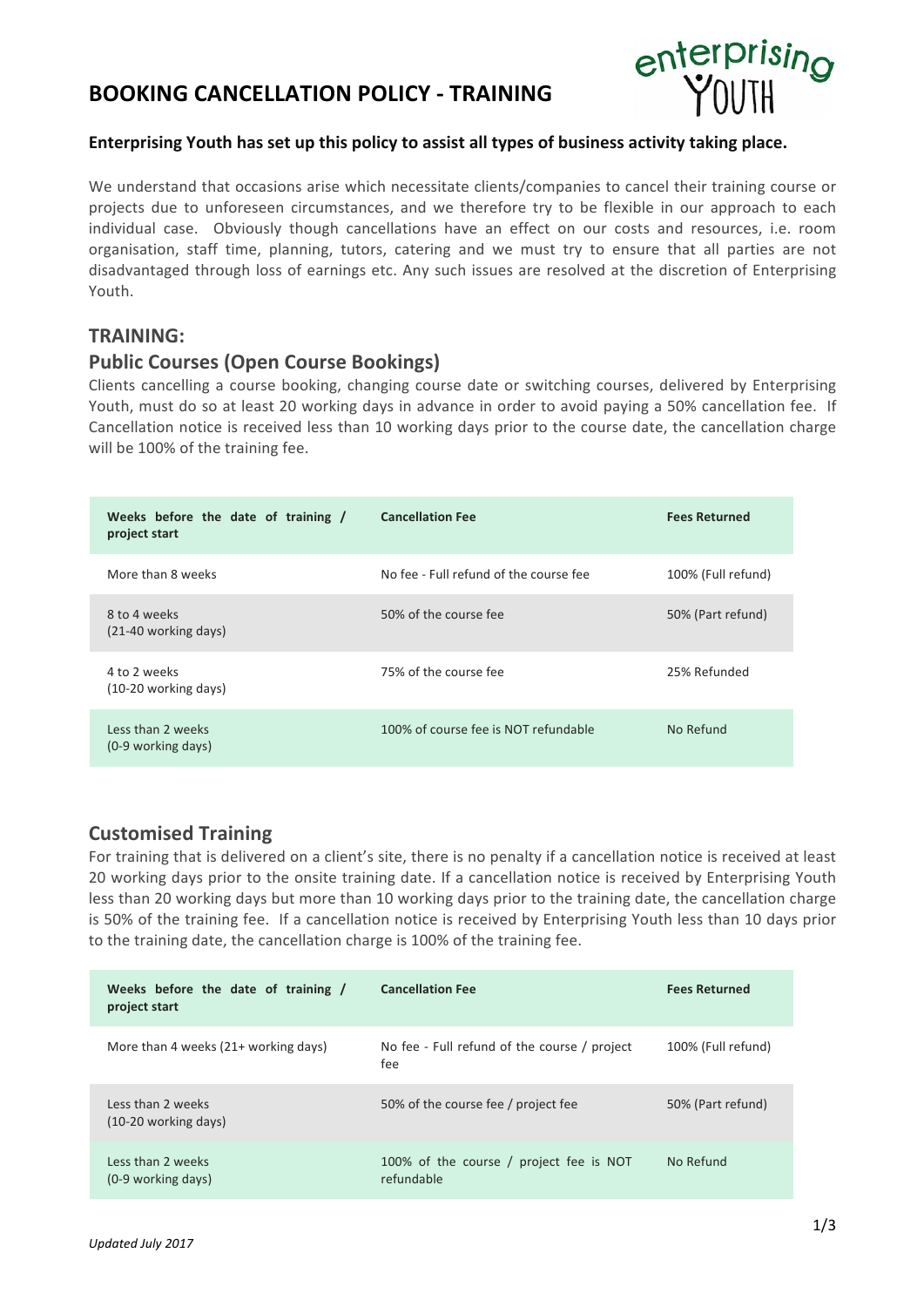# **Funded Training**

Many of our courses/training programmes are funded, however, we can only receive this on full and successful completion of the course/training and along with all associated paperwork.

If a client is partnering with us for a funded project and receiving delivery of the project, and needs to cancel or withdraw from their training we have no alternative but to pass onto the partner concerned the full cost of the funded element of the project. This will be agreed with partners at the time of sign up stage (when the partner is agreeing to us working together) and we will not be able to proceed without this agreement. The exact amount of potential fees payable will depend on the specific course and circumstances.

## **CHANGING OR CANCELLING A TRAINING BOOKING**

To change or cancel a booking, you must inform us by calling 0161 410 3232 or let us know of your decision to cancel the contract by emailing: dawn@enterprisingyouth.org.uk.

Please clearly state your intention to change or cancel your course booking.

#### **Cancelling a Booking Registration**

To meet the cancellation deadline, it is sufficient for you to email or call us leaving a voicemail if necessary, before the cancellation period has expired.

#### **Changing a Booking Registration**

You may reschedule a booking registration one time, without penalty, by notifying Enterprising Youth at least 10 working days prior to the date of the training.

If you reschedule the booking registration more than once, or reschedule less than 10 working days before the training date, you will be charged a 50% rescheduling fee.

#### **Substituting Registrants**

Customers wishing to substitute a registered delegate from the same company need to first check with Enterprising Youth that this is acceptable. All substitutes must meet the course prerequisites. If agreed, you may do so up to the commencement of the course without penalty, other than any substitution costs incurred by Enterprising Youth. Examples include registrations with validating bodies, provision of additional needs support etc.

#### **No-shows**

If you register for training and fail either to appear or to send a substitute, you are liable for the full training fee, as if you had attended the training.

### **CANCELLATION OR RESCHEDULLING BY ENTERPRISING YOUTH**

Whilst every effort is made to avoid changes to our programme, Enterprising Youth reserves the right to withdraw any training course at anytime. If for any reason Enterprising Youth cancels a course (for example, due to low attendance or instructor illness), all course fees will be returned in full.

However, we cannot reimburse the cost of any pre-booked travel arrangements and suggest that you might like to consider travel insurance to cover any significant costs incurred.

If training is cancelled or rescheduled, Enterprising Youth will contact registrants via email at least one week prior to the originally scheduled start date, unless there is exceptional circumstance.

If you have any further questions about our cancellations policy, please contact us on 0161 410 3232 or via email to dawn@enterprisingyouth.org.uk